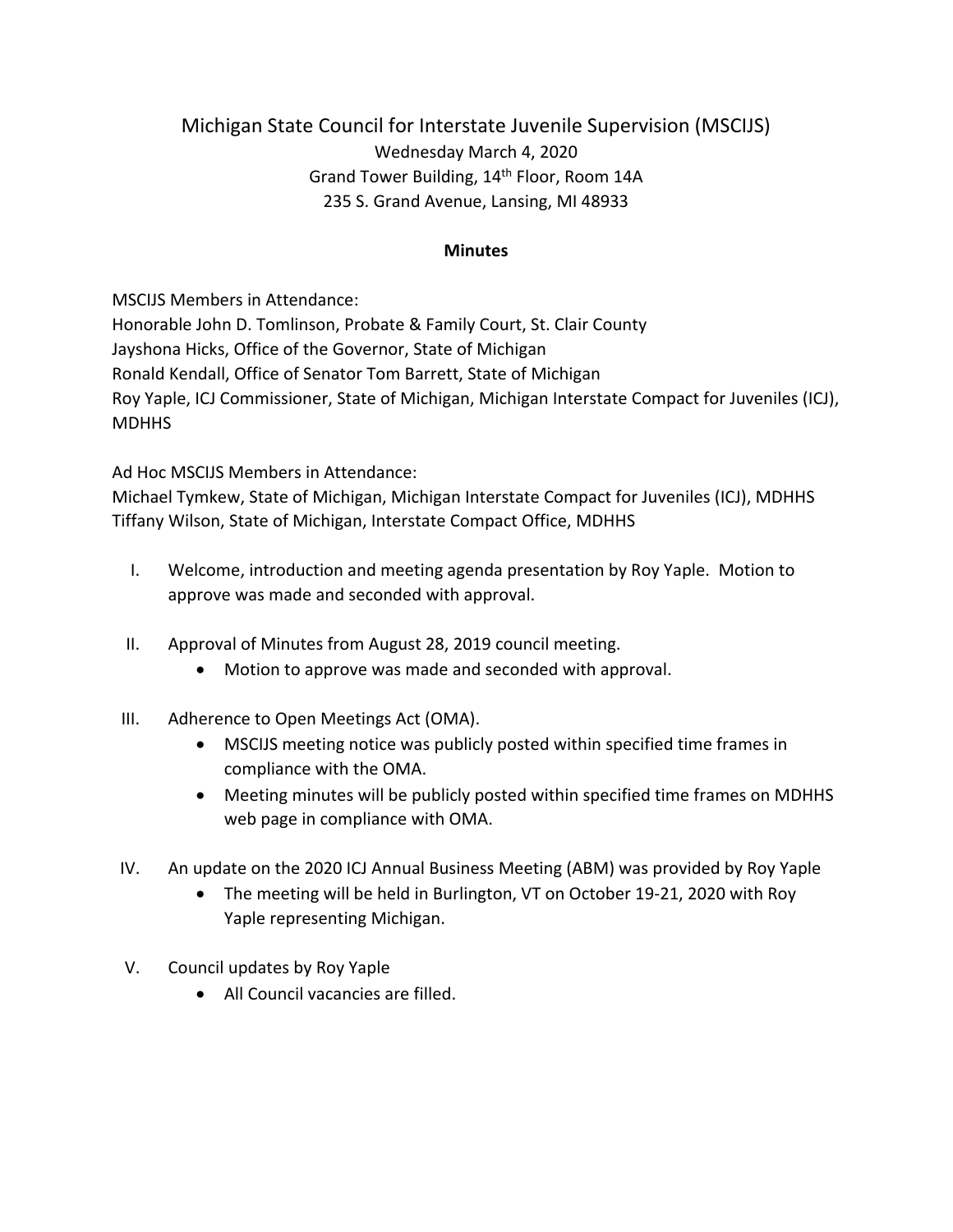- VI. Presentation of the ICJ Audit Response Update by Roy Yaple standing agenda item in response to 2017 OAG Audit Report.
	- Home evaluation statistics show that greater than 95% of ICJ home evaluations are being completed within the 45 calendar day timeliness criteria.
	- Internal Controls indicate that 87.5% of monthly visits are being completed timely and all quarterly reports are current. 74.2% of monthly visits were conducted in the home.
- VII. Presentation of the National/Michigan Performance Management Assessment by Roy Yaple.
	- The 2019 Performance Management Assessment for Michigan indicates Michigan exceeded compliance requirements in all six standard areas with no need for corrective action.
- VIII. Presentation of the January 2019 March 2020 ICJ Training Summary including Training Committee and National Rules Training Participation
	- Training has occurred and continues to be scheduled for ICJ processes.
	- Large trainings have also occurred with multiple staff involved.
	- MI ICJ coordinated with other state ICJ staff to provide training in National ICJ training sessions.
	- MI ICJ continues to have representation on the National ICJ Training Committee.
	- IX. Presentation of the MI ICJ Data Snapshot by Roy Yaple
		- MI ICJ performed an internal review across all case types to analyze trends.
	- X. Travelers Aid Society, ICJ Contract for Runaway Services Update
		- The new runaway services contract with Travelers Aid began October 1, 2019 and will last three years with provisions for two one-year extensions.
- XI. Policy Status Update, ICM 150, ICJ Parole and Probation Supervision.
	- Work continues to update this policy.
- XII. REAL ID 2020, Impact on Returning Juveniles Effective October 1, 2020.
	- All individuals 18+ need to meet REAL ID requirements to travel via commercial air.
	- The ICJ office will continue to monitor, however, most ICJ returns are individuals under the age of 18.
- XIII. UNITY Project, Follow-on to the Juvenile Interstate Data System (JIDS)
	- UNITY will replace JIDS in approximately December 2020.
	- Michigan will participate in the testing program for UNITY in the spring of 2020.